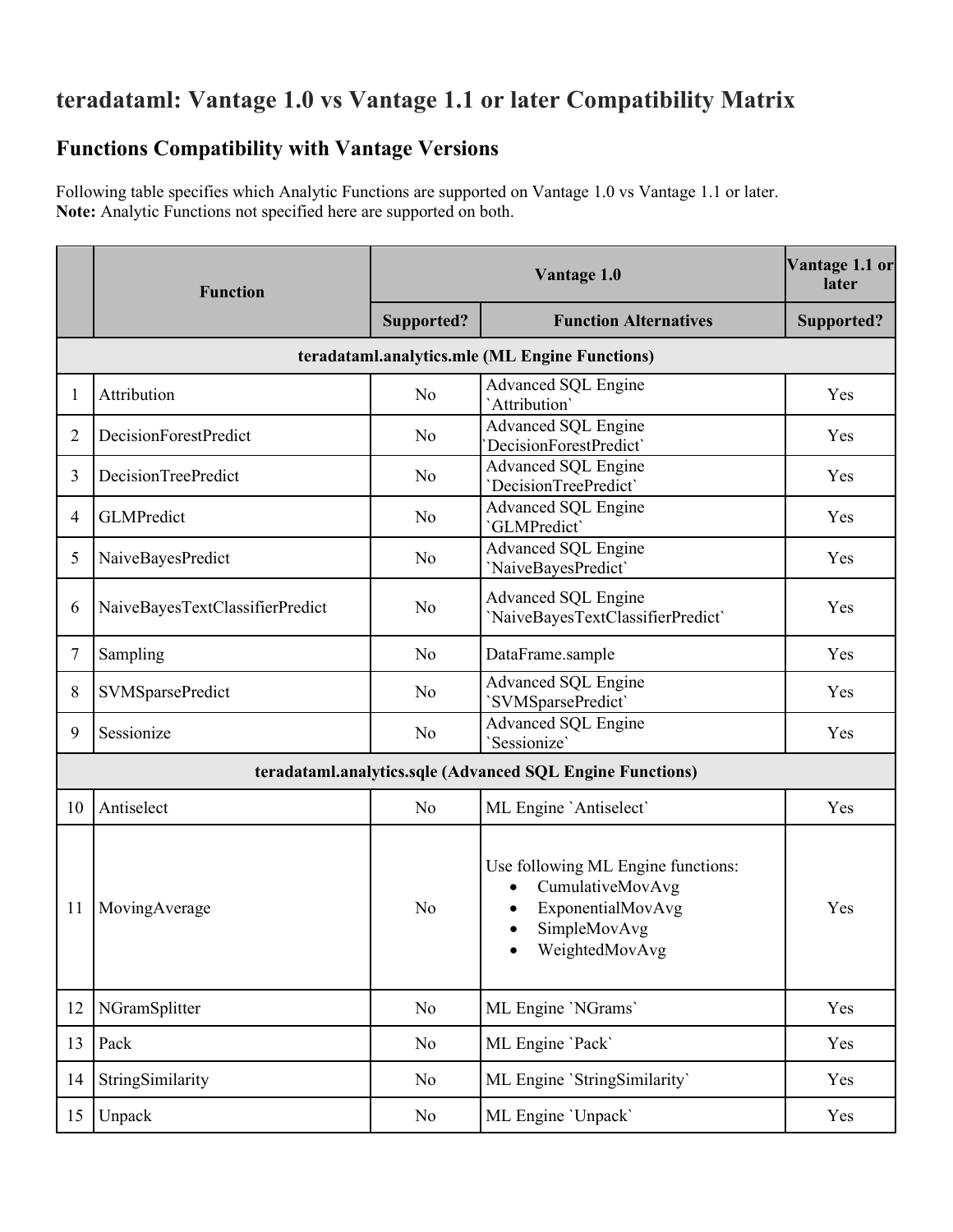#### **Execution of Unsupported Analytic Functions when connected to Vantage 1.0**

If you connect to Vantage 1.0 and request to run unsupported teradataml Analytic Functions, the system raises an error.

For example:

teradataml.common.exceptions.TeradataMlException: [Teradata][teradataml](TDML\_2078) Function is not supported on 'Vantage 1.0'.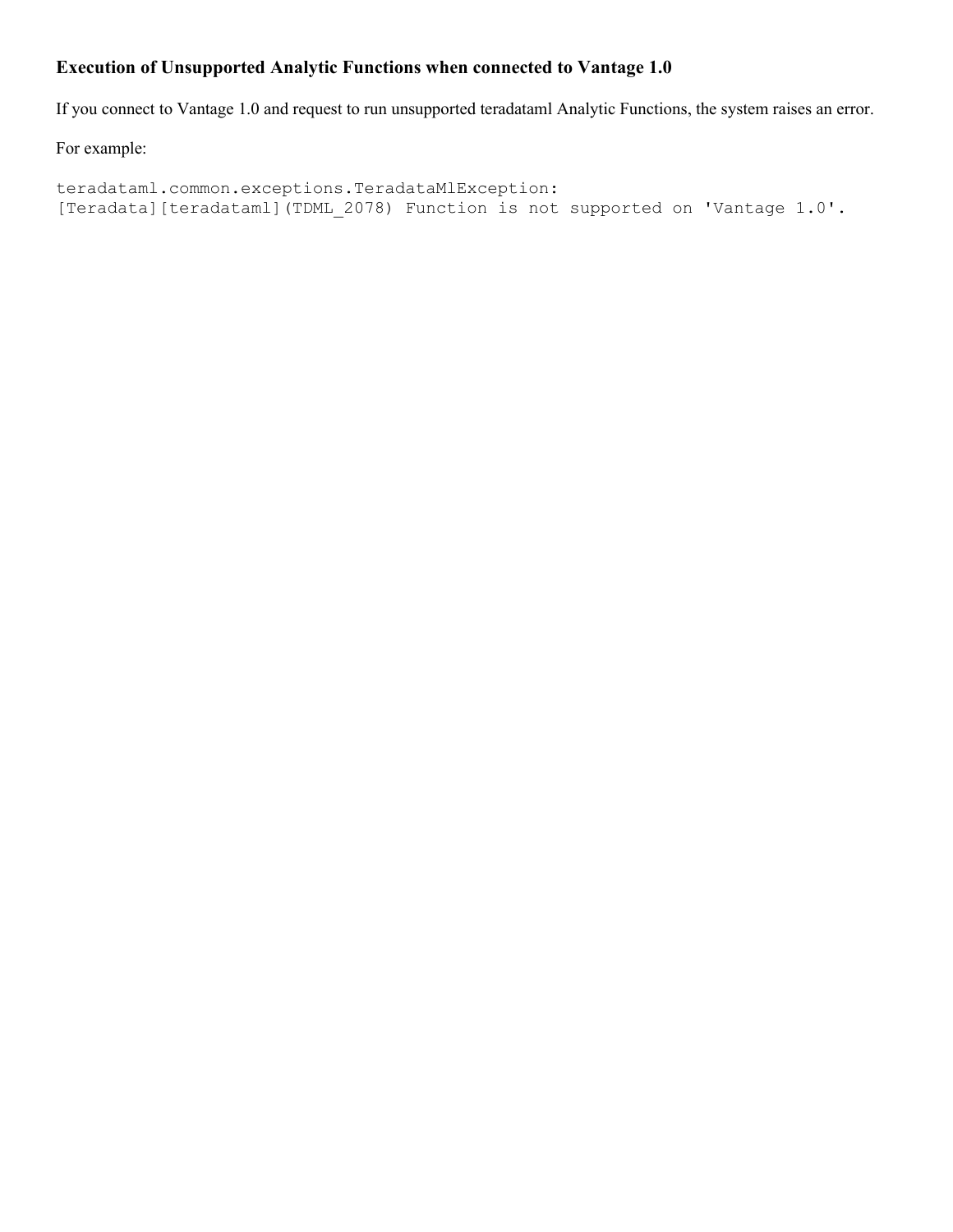### **Function Arguments Compatibility with Vantage Versions**

For some Analytic Functions, certain arguments are supported only on particular Vantage version. The following table specifies such function arguments:

| <b>Analytic Function</b>        | <b>Argument name</b>     | <b>Supported on</b><br>Vantage 1.0                                                                                                           | <b>Supported on</b><br>Vantage 1.1 | <b>Supported on</b><br>Vantage 1.1.1<br>or later |  |
|---------------------------------|--------------------------|----------------------------------------------------------------------------------------------------------------------------------------------|------------------------------------|--------------------------------------------------|--|
| AdaBoost                        | categorical encoding     | N <sub>o</sub>                                                                                                                               | Yes                                | Yes                                              |  |
| DecisionForest                  | categorical encoding     | No                                                                                                                                           | Yes                                | Yes                                              |  |
|                                 | output response probdist |                                                                                                                                              | No                                 | Yes                                              |  |
| DecisionForestPredict           | output responses         |                                                                                                                                              |                                    |                                                  |  |
| DecisionTree                    | categorical encoding     | N <sub>o</sub>                                                                                                                               | Yes                                | Yes                                              |  |
| <b>GLMPredict</b>               | output response probdist |                                                                                                                                              | No                                 | Yes                                              |  |
|                                 | output responses         |                                                                                                                                              |                                    |                                                  |  |
|                                 | output prob              | N <sub>o</sub><br>N <sub>o</sub><br>N <sub>o</sub><br>No<br>No<br>N <sub>o</sub><br>N <sub>o</sub><br>N <sub>o</sub><br>No<br>No<br>No<br>No | Yes                                | Yes                                              |  |
| GLML1L2Predict                  | output responses         |                                                                                                                                              | No                                 | Yes                                              |  |
|                                 | accumulate               |                                                                                                                                              |                                    | Yes                                              |  |
| <b>KNN</b>                      | output prob              |                                                                                                                                              | Yes                                |                                                  |  |
| <b>LDA</b>                      | initModelTaskCount       |                                                                                                                                              | N <sub>o</sub>                     | Yes                                              |  |
| NaiveBayesTextClassifierPredict | output responses         |                                                                                                                                              | No                                 | Yes                                              |  |
| RandomSample                    | setid as first column    |                                                                                                                                              | Yes                                | Yes                                              |  |
| <b>SVMDensePredict</b>          | output response probdist |                                                                                                                                              | N <sub>o</sub>                     | Yes                                              |  |
|                                 | output responses         |                                                                                                                                              |                                    |                                                  |  |
| <b>SVMSparsePredict</b>         | output response probdist |                                                                                                                                              | N <sub>o</sub>                     | Yes                                              |  |
|                                 | output responses         |                                                                                                                                              |                                    |                                                  |  |
|                                 | order p<br>order d       |                                                                                                                                              | Yes                                | Yes                                              |  |
|                                 | order_q                  |                                                                                                                                              |                                    |                                                  |  |
| VarMax                          | seasonal order p         |                                                                                                                                              |                                    |                                                  |  |
|                                 | seasonal order d         |                                                                                                                                              |                                    |                                                  |  |
|                                 | seasonal order q         |                                                                                                                                              |                                    |                                                  |  |
|                                 | output response_probdist |                                                                                                                                              |                                    |                                                  |  |
| XGBoostPredict                  | output responses         |                                                                                                                                              | N <sub>o</sub>                     | Yes                                              |  |

You can use these functions without the arguments mentioned in the above table, on the Vantage version where the argument is not supported. These new arguments are supported only on Vantage 1.1 or later. If used with an unsupported Vantage version, this error is returned:

[Teradata Database] [Error 4382] Argument {argument-name} is not defined in the function mapping definition